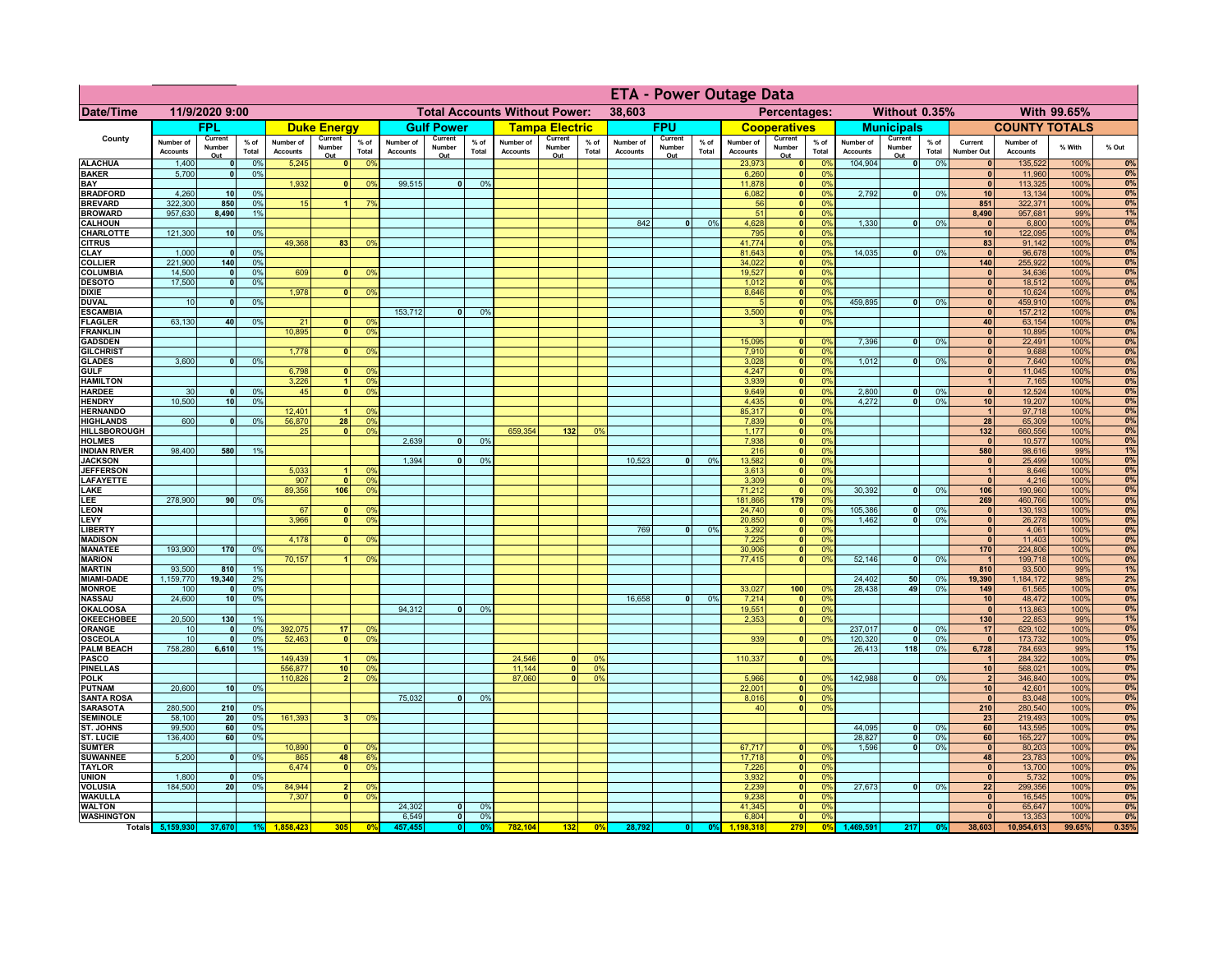## 11/9/2020 9:01 AM ETA

| <b>Power Provider</b>                | <b>County</b>       | <b>Number of Customers</b> | <b>Current Number Out</b> | <b>Outage Percentage</b> | <b>Estimated Restore Time</b> |
|--------------------------------------|---------------------|----------------------------|---------------------------|--------------------------|-------------------------------|
|                                      |                     |                            |                           |                          |                               |
| Florida Power and Light Company      | MIAMI-DADE          | 1,159,770                  | 19,340                    | 1.67%                    | <b>TBD</b>                    |
| Florida Power and Light Company      | <b>BROWARD</b>      | 957,630                    | 8,490                     | 0.89%                    | <b>TBD</b>                    |
| Florida Power and Light Company      | <b>PALM BEACH</b>   | 758,280                    | 6,610                     | 0.87%                    | <b>TBD</b>                    |
| Florida Power and Light Company      | <b>BREVARD</b>      | 322,300                    | 850                       | 0.26%                    | <b>TBD</b>                    |
| Florida Power and Light Company      | <b>MARTIN</b>       | 93,500                     | 810                       | 0.87%                    | <b>TBD</b>                    |
| Florida Power and Light Company      | <b>INDIAN RIVER</b> | 98,400                     | 580                       | 0.59%                    | TBD                           |
| Florida Power and Light Company      | SARASOTA            | 280,500                    | 210                       | 0.07%                    | <b>TBD</b>                    |
| Lee County Electric Cooperative      | LEE                 | 181,866                    | 179                       | 0.10%                    | <b>TBD</b>                    |
| Florida Power and Light Company      | MANATEE             | 193,900                    | 170                       | 0.09%                    | <b>TBD</b>                    |
| Florida Power and Light Company      | <b>COLLIER</b>      | 221,900                    | 140                       | 0.06%                    | TBD                           |
| Tampa Electric Company               | HILLSBOROUGH        | 659,354                    | 132                       | 0.02%                    | $24$                          |
| Florida Power and Light Company      | OKEECHOBEE          | 20,500                     | 130                       | 0.63%                    | <b>TBD</b>                    |
| Lake Worth Utilities                 | <b>PALM BEACH</b>   | 26,413                     | 118                       | 0.45%                    | <b>TBD</b>                    |
|                                      |                     |                            | 106                       |                          | <b>TBD</b>                    |
| Duke Energy                          | LAKE                | 89,356                     |                           | 0.12%                    |                               |
| Florida Keys Electric Cooperative    | <b>MONROE</b>       | 33,027                     | 100                       | 0.30%                    | <b>TBD</b>                    |
| Florida Power and Light Company      | <b>LEE</b>          | 278,900                    | 90                        | 0.03%                    | <b>TBD</b>                    |
| <b>Duke Energy</b>                   | <b>CITRUS</b>       | 49,368                     | 83                        | 0.17%                    | <b>TBD</b>                    |
| Florida Power and Light Company      | ST. JOHNS           | 99,500                     | 60                        | 0.06%                    | <b>TBD</b>                    |
| Florida Power and Light Company      | <b>ST. LUCIE</b>    | 136,400                    | 60                        | 0.04%                    | <b>TBD</b>                    |
| Homestead                            | MIAMI-DADE          | 24,402                     | 50                        | 0.20%                    | <b>TBD</b>                    |
| <b>Keys Energy Services</b>          | <b>MONROE</b>       | 28,438                     | 49                        | 0.17%                    | <b>TBD</b>                    |
| Duke Energy                          | SUWANNEE            | 865                        | 48                        | 5.55%                    | TBD                           |
| Florida Power and Light Company      | <b>FLAGLER</b>      | 63,130                     | 40                        | 0.06%                    | <b>TBD</b>                    |
| Duke Energy                          | <b>HIGHLANDS</b>    | 56,870                     | 28                        | 0.05%                    | <b>TBD</b>                    |
| Florida Power and Light Company      | SEMINOLE            | 58,100                     | 20                        | 0.03%                    | <b>TBD</b>                    |
|                                      | VOLUSIA             | 184,500                    | 20                        | 0.01%                    | TBD                           |
| Florida Power and Light Company      |                     |                            |                           |                          |                               |
| Duke Energy                          | ORANGE              | 392,075                    | 17                        | 0.00%                    | <b>TBD</b>                    |
| Duke Energy                          | PINELLAS            | 556,877                    | 10                        | 0.00%                    | TBD                           |
| Florida Power and Light Company      | <b>BRADFORD</b>     | 4,260                      | 10                        | 0.23%                    | <b>TBD</b>                    |
| Florida Power and Light Company      | CHARLOTTE           | 121,300                    | 10                        | 0.01%                    | <b>TBD</b>                    |
| Florida Power and Light Company      | <b>HENDRY</b>       | 10,500                     | 10                        | 0.10%                    | <b>TBD</b>                    |
| Florida Power and Light Company      | NASSAU              | 24,600                     | 10                        | 0.04%                    | TBD                           |
| Florida Power and Light Company      | PUTNAM              | 20,600                     | 10                        | 0.05%                    | <b>TBD</b>                    |
| Duke Energy                          | SEMINOLE            | 161,393                    | 3                         | 0.00%                    | <b>TBD</b>                    |
| <b>Duke Energy</b>                   | <b>POLK</b>         | 110,826                    | $\overline{2}$            | 0.00%                    | <b>TBD</b>                    |
| Duke Energy                          | VOLUSIA             | 84,944                     | $\overline{2}$            | 0.00%                    | TBD                           |
| Duke Energy                          | <b>BREVARD</b>      | 15                         | $\mathbf{1}$              | 6.67%                    | <b>TBD</b>                    |
| Duke Energy                          | <b>HAMILTON</b>     | 3,226                      | $\mathbf{1}$              | 0.03%                    | TBD                           |
|                                      | <b>HERNANDO</b>     |                            | $\mathbf{1}$              | 0.01%                    | <b>TBD</b>                    |
| Duke Energy                          |                     | 12,401                     |                           |                          |                               |
| Duke Energy                          | <b>JEFFERSON</b>    | 5,033                      | $\mathbf{1}$              | 0.02%                    | <b>TBD</b>                    |
| Duke Energy                          | <b>MARION</b>       | 70,157                     | $\mathbf{1}$              | 0.00%                    | <b>TBD</b>                    |
| Duke Energy                          | PASCO               | 149,439                    | $1\,$                     | 0.00%                    | <b>TBD</b>                    |
| Central Florida Electric Cooperative | <b>ALACHUA</b>      | 918                        | $\pmb{0}$                 | 0.00%                    | <b>TBD</b>                    |
| Central Florida Electric Cooperative | <b>DIXIE</b>        | 8,025                      | 0                         | 0.00%                    | <b>TBD</b>                    |
| Central Florida Electric Cooperative | <b>GILCHRIST</b>    | 7,906                      | $\mathbf 0$               | 0.00%                    | <b>TBD</b>                    |
| Central Florida Electric Cooperative | LAFAYETTE           | 9                          | 0                         | 0.00%                    | TBD                           |
| Central Florida Electric Cooperative | LEVY                | 18,470                     | $\pmb{0}$                 | 0.00%                    | <b>TBD</b>                    |
| Central Florida Electric Cooperative | <b>MARION</b>       | 9                          | $\mathbf 0$               | 0.00%                    | TBD                           |
| Chattahoochee Electric               | GADSDEN             | 1,173                      | $\pmb{0}$                 | 0.00%                    | <b>TBD</b>                    |
| Choctawhatchee Electric Cooperative  | HOLMES              | 321                        | 0                         | 0.00%                    | TBD                           |
| Choctawhatchee Electric Cooperative  | <b>OKALOOSA</b>     | 19,551                     | $\mathsf{O}\xspace$       | 0.00%                    | TBD                           |
| Choctawhatchee Electric Cooperative  | <b>SANTA ROSA</b>   | 172                        | 0                         | 0.00%                    | <b>TBD</b>                    |
| Choctawhatchee Electric Cooperative  | <b>WALTON</b>       | 41,246                     | $\pmb{0}$                 | 0.00%                    | <b>TBD</b>                    |
|                                      |                     |                            |                           |                          |                               |
| City of Alachua                      | ALACHUA             | 4,506                      | 0                         | 0.00%                    | TBD                           |
| City of Bartow                       | <b>POLK</b>         | 12,074                     | $\pmb{0}$                 | 0.00%                    | <b>TBD</b>                    |
| City of Blountstown                  | CALHOUN             | 1,330                      | $\pmb{0}$                 | 0.00%                    | TBD                           |
| City of Bushnell                     | <b>SUMTER</b>       | 1,596                      | $\pmb{0}$                 | 0.00%                    | TBD                           |
| City of Clewiston                    | <b>HENDRY</b>       | 4,272                      | $\pmb{0}$                 | 0.00%                    | TBD                           |
| City of Fort Meade                   | <b>POLK</b>         | 2,379                      | $\pmb{0}$                 | 0.00%                    | <b>TBD</b>                    |
| City of Havana                       | GADSDEN             | 1,455                      | $\pmb{0}$                 | 0.00%                    | TBD                           |
| City of Leesburg                     | LAKE                | 24,500                     | $\pmb{0}$                 | 0.00%                    | <b>TBD</b>                    |
| City of Moore Haven                  | <b>GLADES</b>       | 1,012                      | $\pmb{0}$                 | 0.00%                    | TBD                           |
| City of Mount Dora                   | LAKE                | 5,892                      | $\pmb{0}$                 | 0.00%                    | <b>TBD</b>                    |
| City of Newberry                     | <b>ALACHUA</b>      | 1,898                      | 0                         | 0.00%                    | <b>TBD</b>                    |
| City of Quincy                       | GADSDEN             | 4,768                      | $\pmb{0}$                 | 0.00%                    | <b>TBD</b>                    |
| City of Starke                       | <b>BRADFORD</b>     | 2,792                      | 0                         | 0.00%                    | <b>TBD</b>                    |
| City of Tallahassee                  | <b>LEON</b>         | 105,386                    | $\pmb{0}$                 | 0.00%                    | TBD                           |
|                                      |                     |                            | $\pmb{0}$                 |                          | <b>TBD</b>                    |
| City of Vero Beach                   | <b>INDIAN RIVER</b> | 0                          |                           |                          |                               |
| City of Wauchula                     | HARDEE              | 2,800                      | $\pmb{0}$                 | 0.00%                    | <b>TBD</b>                    |
| City of Williston                    | LEVY                | 1,462                      | 0                         | 0.00%                    | TBD                           |
| City of Winter Park                  | ORANGE              | 14,947                     | $\pmb{0}$                 | 0.00%                    | <b>TBD</b>                    |
| Clay Electric Cooperative            | <b>ALACHUA</b>      | 23,055                     | 0                         | 0.00%                    | TBD                           |
| Clay Electric Cooperative            | <b>BAKER</b>        | 2,582                      | $\mathsf{O}\xspace$       | 0.00%                    | <b>TBD</b>                    |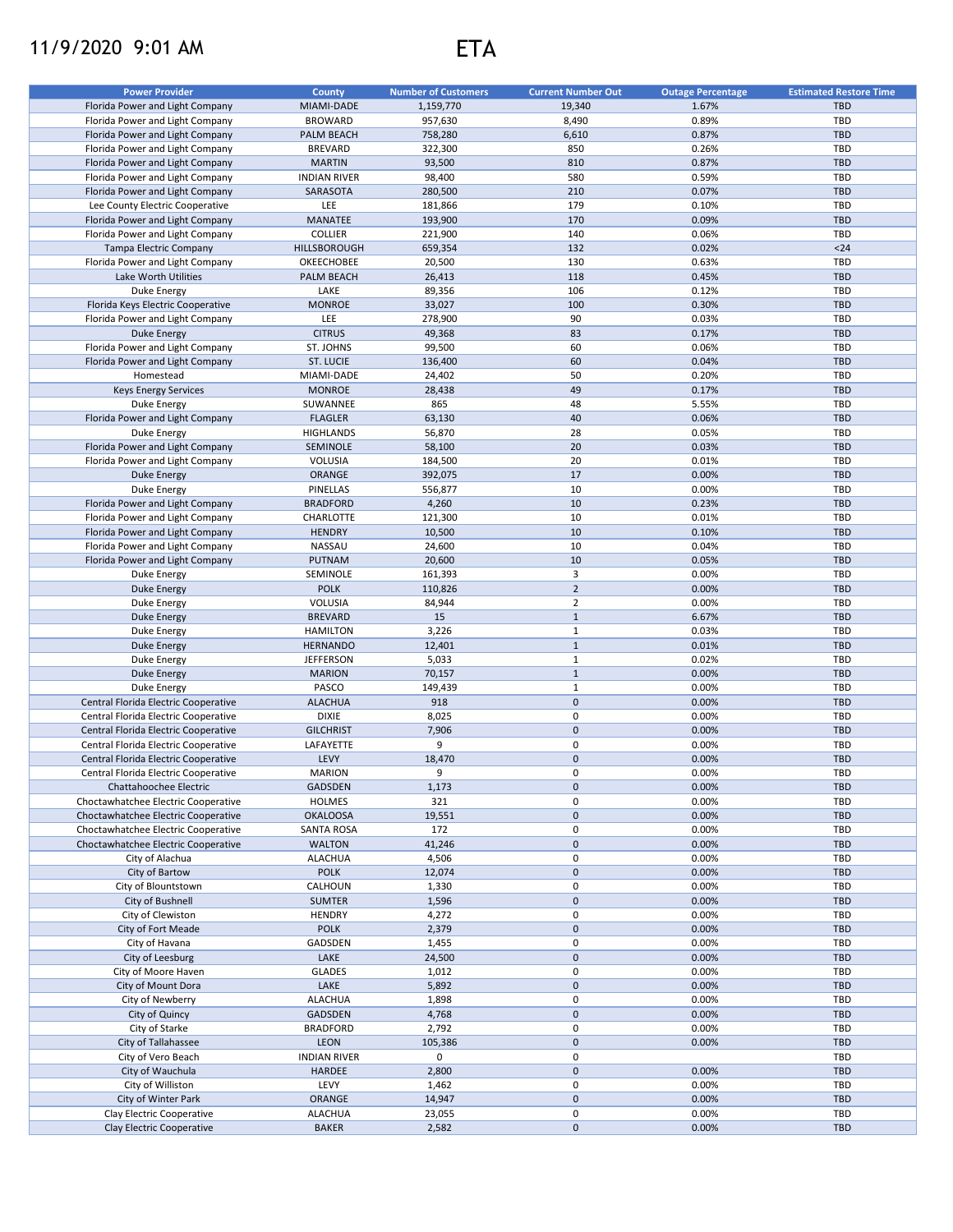## 11/9/2020 9:01 AM ETA

| Clay Electric Cooperative                          | <b>BRADFORD</b>           | 6,082          | 0           | 0.00%          | TBD             |
|----------------------------------------------------|---------------------------|----------------|-------------|----------------|-----------------|
| Clay Electric Cooperative                          | <b>CLAY</b>               | 81,643         | $\pmb{0}$   | 0.00%          | <b>TBD</b>      |
|                                                    |                           |                |             |                |                 |
| Clay Electric Cooperative                          | <b>COLUMBIA</b>           | 17,543         | 0           | 0.00%          | TBD             |
| Clay Electric Cooperative                          | <b>DUVAL</b>              | 5              | $\pmb{0}$   | 0.00%          | <b>TBD</b>      |
| Clay Electric Cooperative                          | <b>FLAGLER</b>            | 3              | 0           | 0.00%          | TBD             |
|                                                    |                           |                |             |                |                 |
| Clay Electric Cooperative                          | <b>GILCHRIST</b>          | $\overline{4}$ | $\mathbf 0$ | 0.00%          | <b>TBD</b>      |
| Clay Electric Cooperative                          | LAKE                      | 2,317          | 0           | 0.00%          | <b>TBD</b>      |
|                                                    |                           |                | $\mathbf 0$ |                |                 |
| Clay Electric Cooperative                          | LEVY                      | 744            |             | 0.00%          | TBD             |
| Clay Electric Cooperative                          | <b>MARION</b>             | 16,903         | 0           | 0.00%          | <b>TBD</b>      |
| Clay Electric Cooperative                          | PUTNAM                    | 22,001         | 0           | 0.00%          | <b>TBD</b>      |
|                                                    |                           |                |             |                |                 |
| Clay Electric Cooperative                          | SUWANNEE                  | 5              | 0           | 0.00%          | <b>TBD</b>      |
| Clay Electric Cooperative                          | <b>UNION</b>              | 3,932          | $\mathbf 0$ | 0.00%          | <b>TBD</b>      |
| Clay Electric Cooperative                          | VOLUSIA                   | 2,239          | 0           | 0.00%          | <b>TBD</b>      |
|                                                    |                           |                |             |                |                 |
| <b>Duke Energy</b>                                 | <b>ALACHUA</b>            | 5,245          | $\pmb{0}$   | 0.00%          | <b>TBD</b>      |
| Duke Energy                                        | BAY                       | 1,932          | 0           | 0.00%          | TBD             |
|                                                    | <b>COLUMBIA</b>           | 609            | 0           |                | <b>TBD</b>      |
| Duke Energy                                        |                           |                |             | 0.00%          |                 |
| Duke Energy                                        | <b>DIXIE</b>              | 1,978          | 0           | 0.00%          | TBD             |
| Duke Energy                                        | <b>FLAGLER</b>            | 21             | 0           | 0.00%          | <b>TBD</b>      |
|                                                    |                           |                |             |                |                 |
| Duke Energy                                        | <b>FRANKLIN</b>           | 10,895         | 0           | 0.00%          | <b>TBD</b>      |
| <b>Duke Energy</b>                                 | <b>GILCHRIST</b>          | 1,778          | $\pmb{0}$   | 0.00%          | <b>TBD</b>      |
| Duke Energy                                        | <b>GULF</b>               | 6,798          | 0           | 0.00%          | <b>TBD</b>      |
|                                                    |                           |                |             |                |                 |
| <b>Duke Energy</b>                                 | HARDEE                    | 45             | $\mathbf 0$ | 0.00%          | <b>TBD</b>      |
| Duke Energy                                        | HILLSBOROUGH              | 25             | 0           | 0.00%          | <b>TBD</b>      |
| <b>Duke Energy</b>                                 | LAFAYETTE                 | 907            | 0           | 0.00%          | <b>TBD</b>      |
|                                                    |                           |                |             |                |                 |
| Duke Energy                                        | <b>LEON</b>               | 67             | 0           | 0.00%          | TBD             |
| <b>Duke Energy</b>                                 | LEVY                      | 3,966          | $\pmb{0}$   | 0.00%          | <b>TBD</b>      |
|                                                    |                           |                | 0           | 0.00%          | TBD             |
| Duke Energy                                        | <b>MADISON</b>            | 4,178          |             |                |                 |
| <b>Duke Energy</b>                                 | <b>OSCEOLA</b>            | 52,463         | $\pmb{0}$   | 0.00%          | <b>TBD</b>      |
| Duke Energy                                        | <b>SUMTER</b>             | 10,890         | $\pmb{0}$   | 0.00%          | TBD             |
|                                                    |                           |                |             |                |                 |
| Duke Energy                                        | <b>TAYLOR</b>             | 6,474          | $\pmb{0}$   | 0.00%          | <b>TBD</b>      |
| Duke Energy                                        | WAKULLA                   | 7,307          | 0           | 0.00%          | TBD             |
| Escambia River Electric Cooperative, Inc.          | <b>ESCAMBIA</b>           | 3,500          | 0           | 0.00%          | <b>TBD</b>      |
|                                                    |                           |                |             |                |                 |
| Escambia River Electric Cooperative, Inc.          | <b>SANTA ROSA</b>         | 7,844          | 0           | 0.00%          | TBD             |
| Florida Power and Light Company                    | <b>ALACHUA</b>            | 1,400          | 0           | 0.00%          | <b>TBD</b>      |
| Florida Power and Light Company                    | <b>BAKER</b>              | 5,700          | 0           | 0.00%          | <b>TBD</b>      |
|                                                    |                           |                |             |                |                 |
| Florida Power and Light Company                    | <b>CLAY</b>               | 1,000          | $\pmb{0}$   | 0.00%          | <b>TBD</b>      |
| Florida Power and Light Company                    | COLUMBIA                  | 14,500         | 0           | 0.00%          | TBD             |
| Florida Power and Light Company                    | <b>DESOTO</b>             |                | 0           | 0.00%          | <b>TBD</b>      |
|                                                    |                           | 17,500         |             |                |                 |
| Florida Power and Light Company                    | <b>DUVAL</b>              | 10             | 0           | 0.00%          | <b>TBD</b>      |
| Florida Power and Light Company                    | <b>GLADES</b>             | 3,600          | 0           | 0.00%          | <b>TBD</b>      |
|                                                    |                           |                |             |                |                 |
| Florida Power and Light Company                    | <b>HARDEE</b>             | 30             | 0           | 0.00%          | TBD             |
| Florida Power and Light Company                    | <b>HIGHLANDS</b>          | 600            | 0           | 0.00%          | <b>TBD</b>      |
| Florida Power and Light Company                    | <b>MONROE</b>             | 100            | 0           | 0.00%          | TBD             |
|                                                    |                           |                |             |                |                 |
| Florida Power and Light Company                    | ORANGE                    | 10             | $\pmb{0}$   | 0.00%          | <b>TBD</b>      |
| Florida Power and Light Company                    | OSCEOLA                   | 10             | 0           | 0.00%          | TBD             |
| Florida Power and Light Company                    | SUWANNEE                  | 5,200          | $\mathbf 0$ | 0.00%          | <b>TBD</b>      |
|                                                    |                           |                |             |                |                 |
| Florida Power and Light Company                    | <b>UNION</b>              | 1,800          | 0           | 0.00%          | TBD             |
| Florida Public Utilities Corporation               | CALHOUN                   | 842            | $\mathbf 0$ | 0.00%          | Restored        |
| Florida Public Utilities Corporation               | <b>JACKSON</b>            | 10,523         | 0           | 0.00%          | Restored        |
|                                                    |                           |                |             |                |                 |
| Florida Public Utilities Corporation               | <b>LIBERTY</b>            | 769            | $\pmb{0}$   | 0.00%          | Restored        |
| Florida Public Utilities Corporation               | NASSAU                    | 16,658         | 0           | 0.00%          | Restored        |
| Fort Pierce Utilities Authority                    |                           |                | 0           | 0.00%          | TBD             |
|                                                    | ST. LUCIE                 | 28,827         |             |                |                 |
| Gainesville (Gainesville Regional Utilities - GRU) | <b>ALACHUA</b>            | 98,500         | 0           | 0.00%          | TBD             |
| Glades Electric Cooperative, Inc.                  | <b>GLADES</b>             | 3,028          | $\pmb{0}$   | 0.00%          | <b>TBD</b>      |
|                                                    |                           |                |             |                |                 |
| Glades Electric Cooperative, Inc.                  | HARDEE                    | 0              | 0           |                | TBD             |
| Glades Electric Cooperative, Inc.                  | <b>HENDRY</b>             | 3,683          | 0           | 0.00%          | <b>TBD</b>      |
| Glades Electric Cooperative, Inc.                  | <b>HIGHLANDS</b>          | 7,461          | 0           | 0.00%          | <b>TBD</b>      |
|                                                    |                           |                |             |                |                 |
| Glades Electric Cooperative, Inc.                  | OKEECHOBEE                | 2,353          | 0           | 0.00%          | <b>TBD</b>      |
| Green Cove Springs Electric                        | <b>CLAY</b>               | 4,041          | 0           | 0.00%          | <b>TBD</b>      |
| Gulf Coast Electric Cooperative, Inc.              | BAY                       | 11,878         | 0           | 0.00%          | <b>TBD</b>      |
|                                                    |                           |                |             |                |                 |
| Gulf Coast Electric Cooperative, Inc.              | CALHOUN                   | 1,793          | 0           | 0.00%          | <b>TBD</b>      |
| Gulf Coast Electric Cooperative, Inc.              | <b>GULF</b>               | 4,247          | 0           | 0.00%          | <b>TBD</b>      |
|                                                    |                           |                |             |                | <b>TBD</b>      |
| Gulf Coast Electric Cooperative, Inc.              | <b>JACKSON</b>            | 50             | 0           | 0.00%          |                 |
| Gulf Coast Electric Cooperative, Inc.              | <b>WALTON</b>             | 99             | 0           | 0.00%          | <b>TBD</b>      |
| Gulf Coast Electric Cooperative, Inc.              | WASHINGTON                | 2,484          | 0           | 0.00%          | TBD             |
|                                                    |                           |                |             |                |                 |
| <b>Gulf Power Company</b>                          | BAY                       | 99,515         | 0           | 0.00%          | Restored        |
| <b>Gulf Power Company</b>                          | <b>ESCAMBIA</b>           | 153,712        | 0           | 0.00%          | Restored        |
| <b>Gulf Power Company</b>                          | <b>HOLMES</b>             | 2,639          | 0           | 0.00%          | Restored        |
|                                                    |                           |                |             |                |                 |
| <b>Gulf Power Company</b>                          |                           | 1,394          | 0           | 0.00%          | Restored        |
|                                                    | <b>JACKSON</b>            |                |             |                |                 |
| <b>Gulf Power Company</b>                          | <b>OKALOOSA</b>           |                | $\pmb{0}$   | 0.00%          | Restored        |
|                                                    |                           | 94,312         |             |                |                 |
| <b>Gulf Power Company</b>                          | <b>SANTA ROSA</b>         | 75,032         | 0           | 0.00%          | Restored        |
| <b>Gulf Power Company</b>                          | <b>WALTON</b>             | 24,302         | 0           | 0.00%          | Restored        |
|                                                    |                           |                |             |                |                 |
| <b>Gulf Power Company</b><br>Jacksonville (JEA)    | WASHINGTON<br><b>CLAY</b> | 6,549<br>9,994 | 0<br>0      | 0.00%<br>0.00% | Restored<br>TBD |